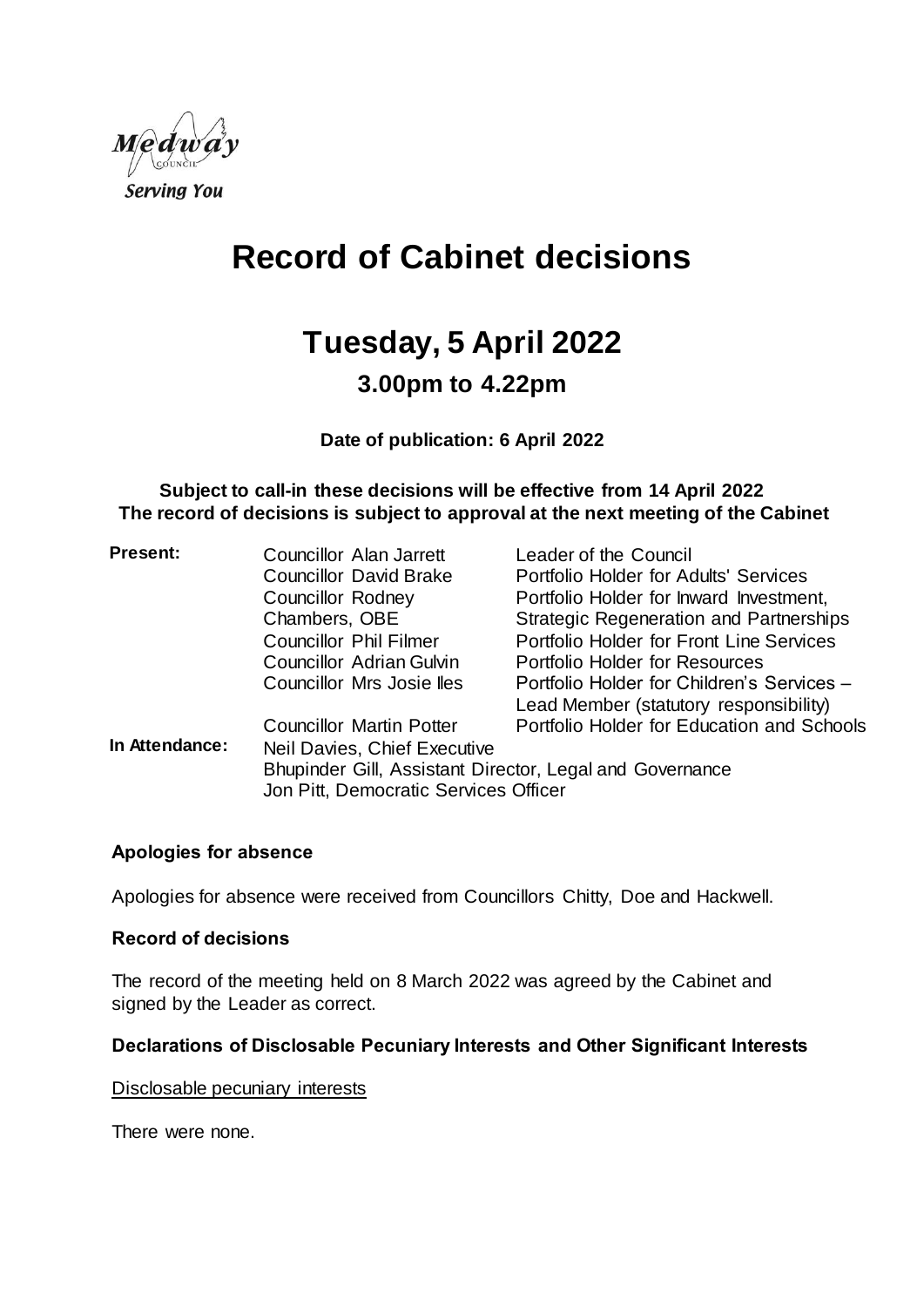Other significant interests (OSIs)

There were none.

Other interests

There were none.

#### **Medway Youth Justice Plan 2022 - 2024**

#### **Background:**

This report provided details of a revised Youth Justice Plan, which would set out how youth justice would be delivered locally within available resources.

The report stated that the Plan was completely new and that the format of the Plan followed guidance and headings provided by the national Youth Justice Board.

The report had been considered by the Children and Young People Overview and Scrutiny Committee on 3 March 2022 and its comments were set out in section 6 of the report.

A Diversity Impact Assessment had been undertaken on the Strategy, details of which were set out in Appendix 2 to the report.

| <b>Decision</b> | <b>Decision:</b> |
|-----------------|------------------|
| number:         |                  |

**The Cabinet noted the comments from the Children and Young People Overview and Scrutiny Committee, as set out at section 6 of the report.**

**53/2022 The Cabinet agreed to recommend Full Council to approve the Medway Youth Justice Partnership Strategic Plan 2022 – 2024, attached at Appendix 1 to the report, including its priorities and themes and details of its consultation process (attached at Appendices 1 and 2 to the Strategic Plan).**

#### **Reasons:**

The Crime and Disorder Act 1998, requires Local Authorities to have a Youth Justice Plan, which is updated annually to set out how youth justice will be delivered locally within available resources.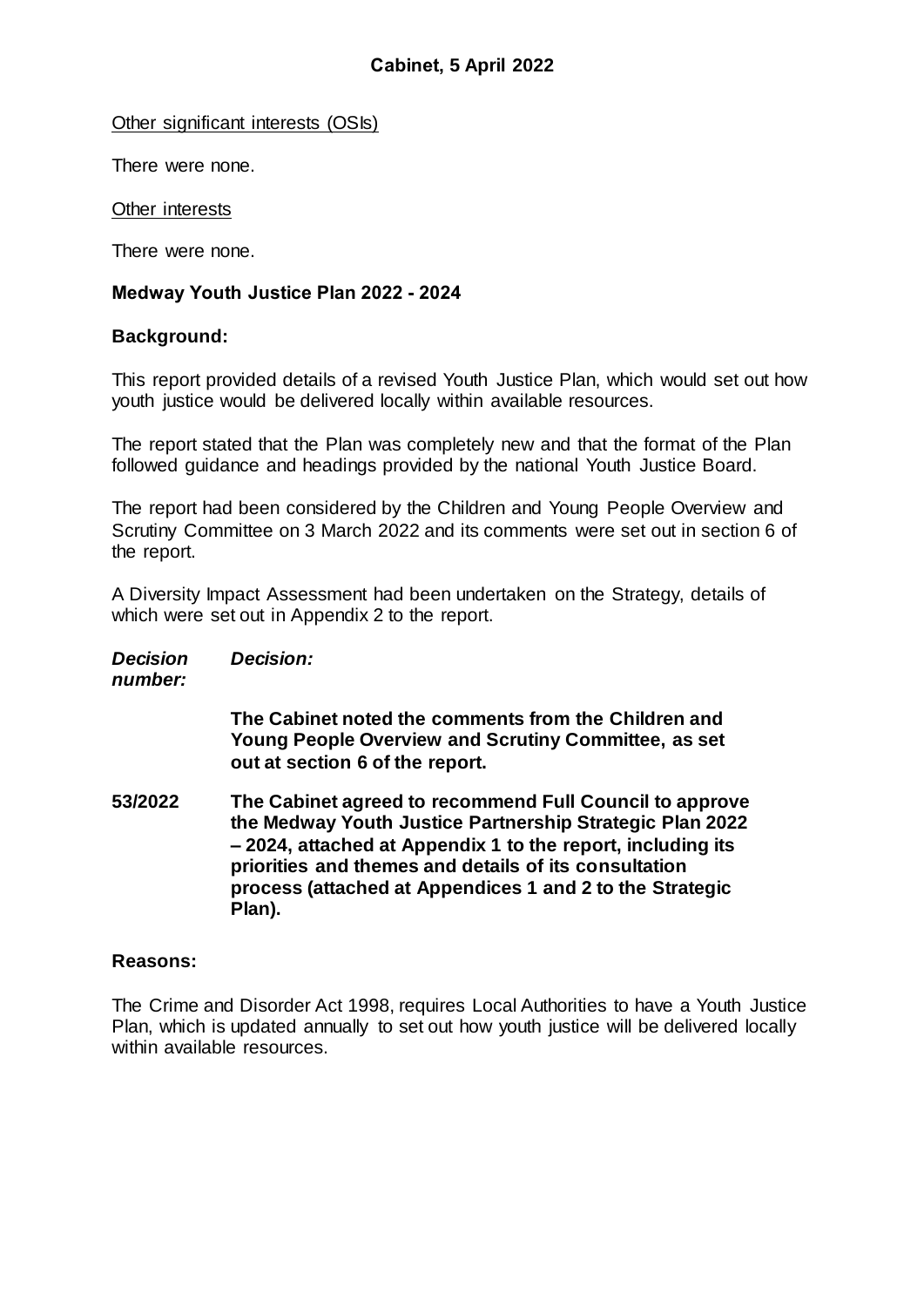#### **"Bridging the Digital Gap - Improving Health Outcomes Through Digital Innovation" - Annual Report of the Director of Public Health 2020 - 2021**

#### **Background:**

This report provided details of the Director of Public Health's Annual Public Health Report (APHR) for 2020/21. The report stated that this edition of the APHR focused on digital exclusion and the challenge of ensuring that all residents, particularly those who would gain most benefit, were able to access digital services.

The report stated that the main focus of the APHR was digital exclusion and the Covid-19 pandemic. This had seen a rapid increase in the use of technology and resultant impact on access to online services.

The APHR had been considered by the Health and Wellbeing Board on 10 February 2022 and by the Health and by the Adult Social Care Overview and Scrutiny Committee on 10 March 2022, details of which were set out in sections 5 and 6 of the report.

#### *Decision number: Decision:*

**The Cabinet noted the comments from the Health and Wellbeing Board, as set out at section 5 of the report and the comments of the Health and Adult Social Care Overview and Scrutiny Committee, as set out at sections 6 of the report.**

**The Cabinet noted the Annual Public Health Report 2020/21.**

#### **Reasons:**

There is a statutory duty for Directors of Public Health to produce an Annual Report and local authorities to publish the report.

#### **Proposals to Change Three Grammar Schools From Single Gender to Co-Educational Provisions**

#### **Background:**

This report outlined the rationale and process for three Medway grammar schools to change their admissions arrangements from single sex to co-educational provisions. It requested Cabinet approval for the Council to consult on the principle of this change and act as a co-ordinator for the process. It also requested in principle Cabinet approval for funding to provide necessary building modifications to ensure appropriate facilities would be available.

The report stated that the gender split for secondary school selective places did not currently match the population and cohorts of pupils coming through the primary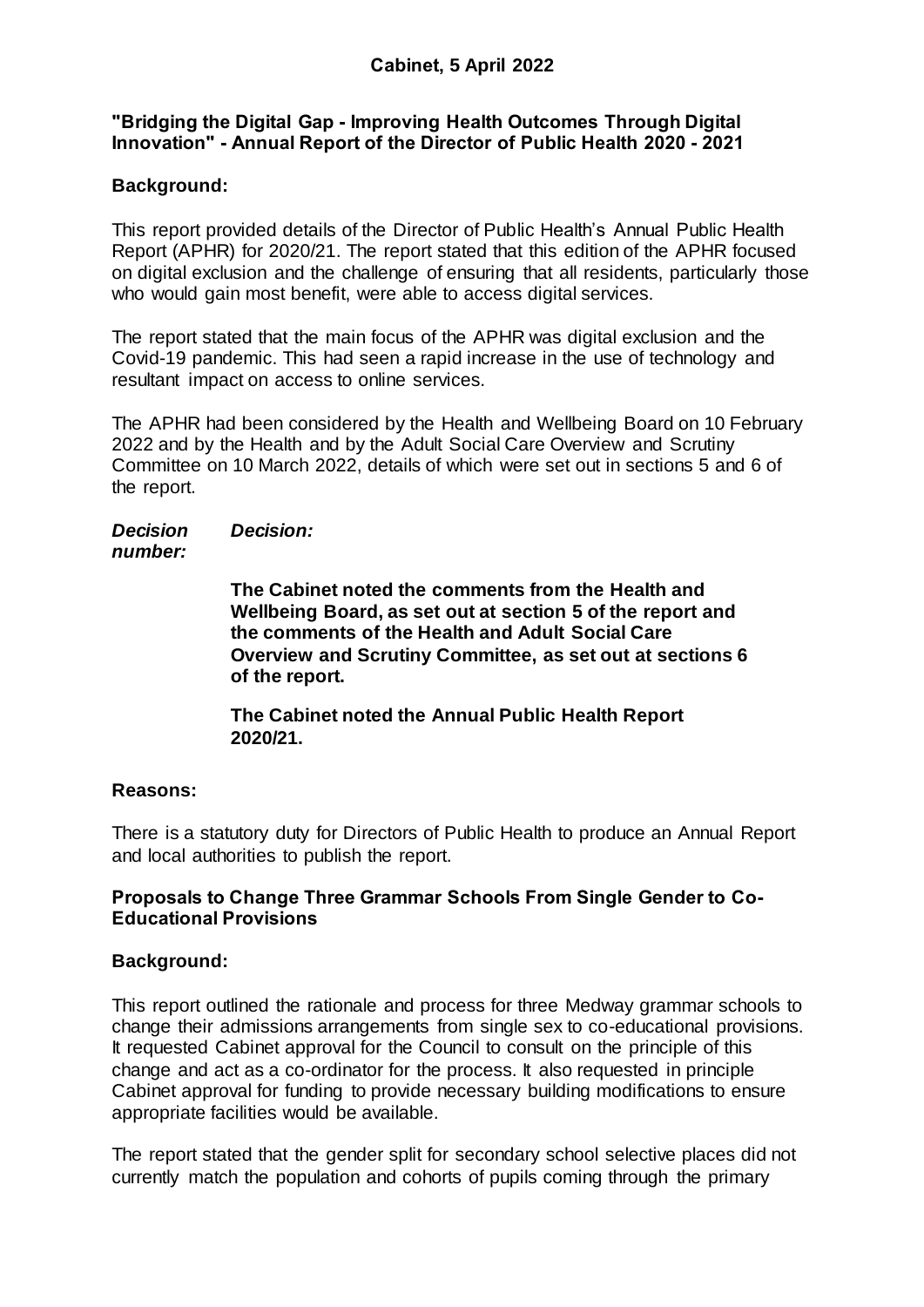school system who would require a place in secondary selective schools in the near future.

As part of a joint ambition with Medway Council to address the inequality, Holcombe Grammar (boys), Fort Pitt grammar (girls), and Chatham Grammar (girls) were proposing to change from single sex to co-educational admissions. This would provide 685 co-educational places in total, with 203 boys' places and 205 girls' places at the remaining single sex schools. These changes would give an approximate 50/50 split in boys' and girls' places overall.

The report was accompanied by an Exempt Appendix. This set out a proposed Memorandum of Understanding between Medway Council and the relevant schools.

| <b>Decision:</b> |
|------------------|
|                  |

*number:*

- **54/2022 The Cabinet approved the consultation on the three schools changing from single to mixed sex, to enable the schools to submit applications at the appropriate time to implement the change from 1 September 2024.**
- **55/2022 The Cabinet agreed in principle to funding the appropriate physical changes to the schools to enable a co-educational arrangement subject to costings, as set out in paragraph 8.1 of the report, with the formal decision made when costs are known and reported in the outcomes of consultation report (expected August 2022).**
- **56/2022 The Cabinet approved the Memorandum of Understanding (attached at Exempt Appendix 1) and authorised the Director of People, Children and Adults' Services to sign the agreement on the Council's behalf.**

### **Reasons:**

By approving the recommendations in section 11 of the report, the Cabinet will be ensuring that the Council meets its statutory duty to ensure sufficient good quality school places are available, and that the appropriate informal and statutory processes have been undertaken.

### **Low Carbon Heat Network - Detailed Project Development Phase Proposal**

### **Background:**

This report set out a detailed Project Phase Development Proposal for the establishment of a Low Carbon Heat Network in Chatham, which would also cover an area of Gillingham. This would be a significant, four-year project, which would aim to achieve an expected reduction of 7,600 tonnes of carbon per year and would help Medway to achieve its commitment to being Net Carbon Zero by 2050.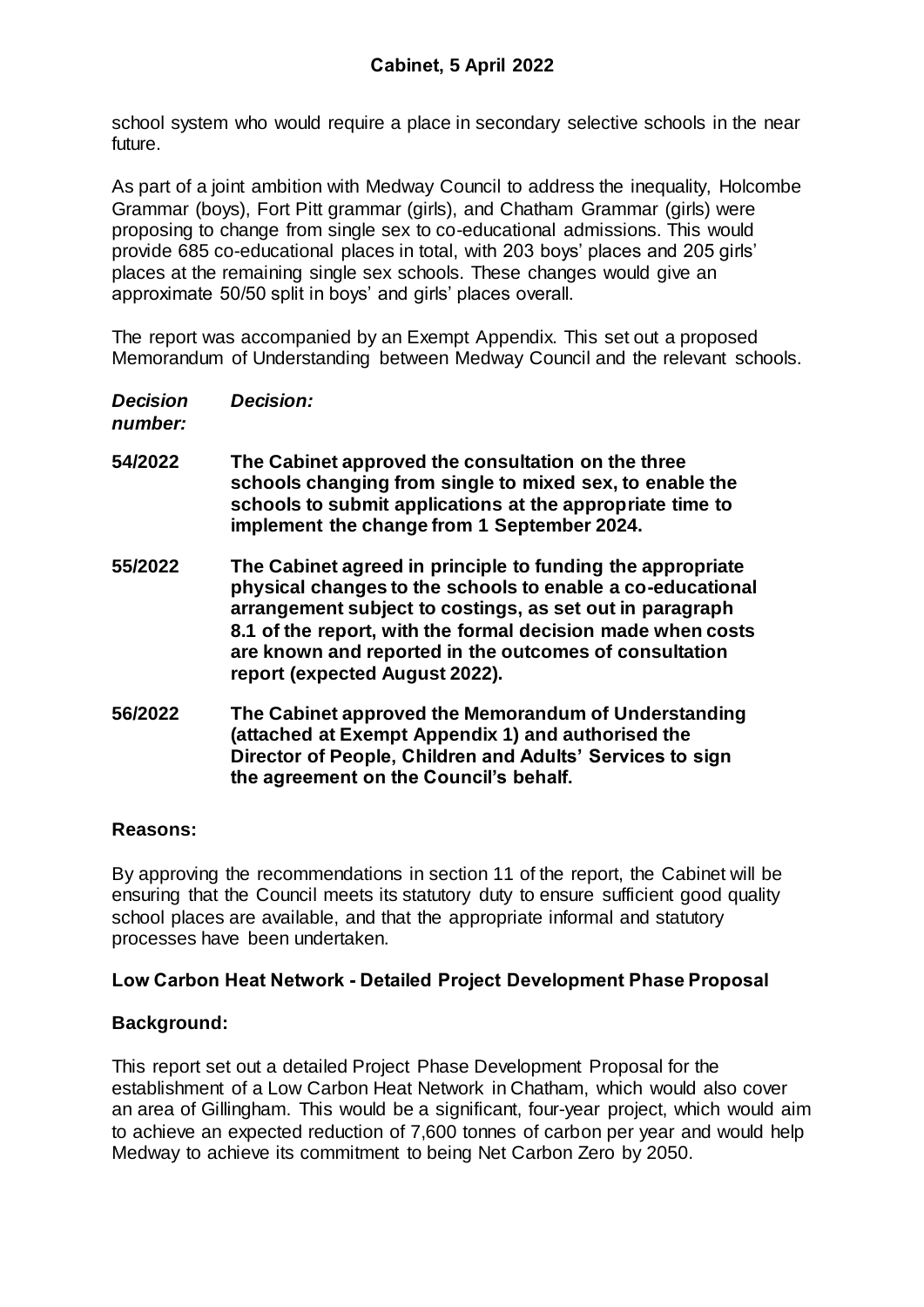The report advised that the project had completed a Techno-Economic Feasibility study and would require up to £60k of Council funding to complete the Detailed Project Development phase. That phase would incorporate an outline business case which would address key risks, conduct soft market testing and develop the delivery and commercial strategy. It was anticipated that the future Heat Network delivery phases would be extensively financed by private investment and government funding.

The report was accompanied by three Exempt Appendices. These set out a Feasibility Study and related documents.

*Decision number: Decision:*

**57/2022 The Cabinet agreed that the Low Carbon Chatham Heat Network be taken to the Detailed Project Development phase.**

#### **Reasons:**

For up to £60k of funding Medway would access £180k of work. Project Management fees are also paid for by BEIS. The DPD phase could show that the CHN would have significant benefit in terms of carbon reduction helping Medway achieve net carbon zero and socio-economic benefits, while addressing some of the current risks.

### **Exclusion of the Press and Public**

It was agreed that the press and public be excluded from the meeting during consideration of the exempt material relating to agenda items 9 and 10 because consideration of these matters in public would disclose information falling within Paragraphs 3 and 5 of Part 1 of Schedule 12A to the Local Government Act 1972 as specified in agenda item 8, and, in all the circumstances of the case, the Committee considers that the public interest in maintaining the exemption outweighs the public interest in disclosing the information.

### **Queen Street Development Update**

#### **Background:**

This fully Exempt report updated the Cabinet on proposals relating to the development of the Queen Street car park site.

Before making its decision, there was a short adjournment to the enable the Cabinet Members to consider additional exempt information that had been provided.